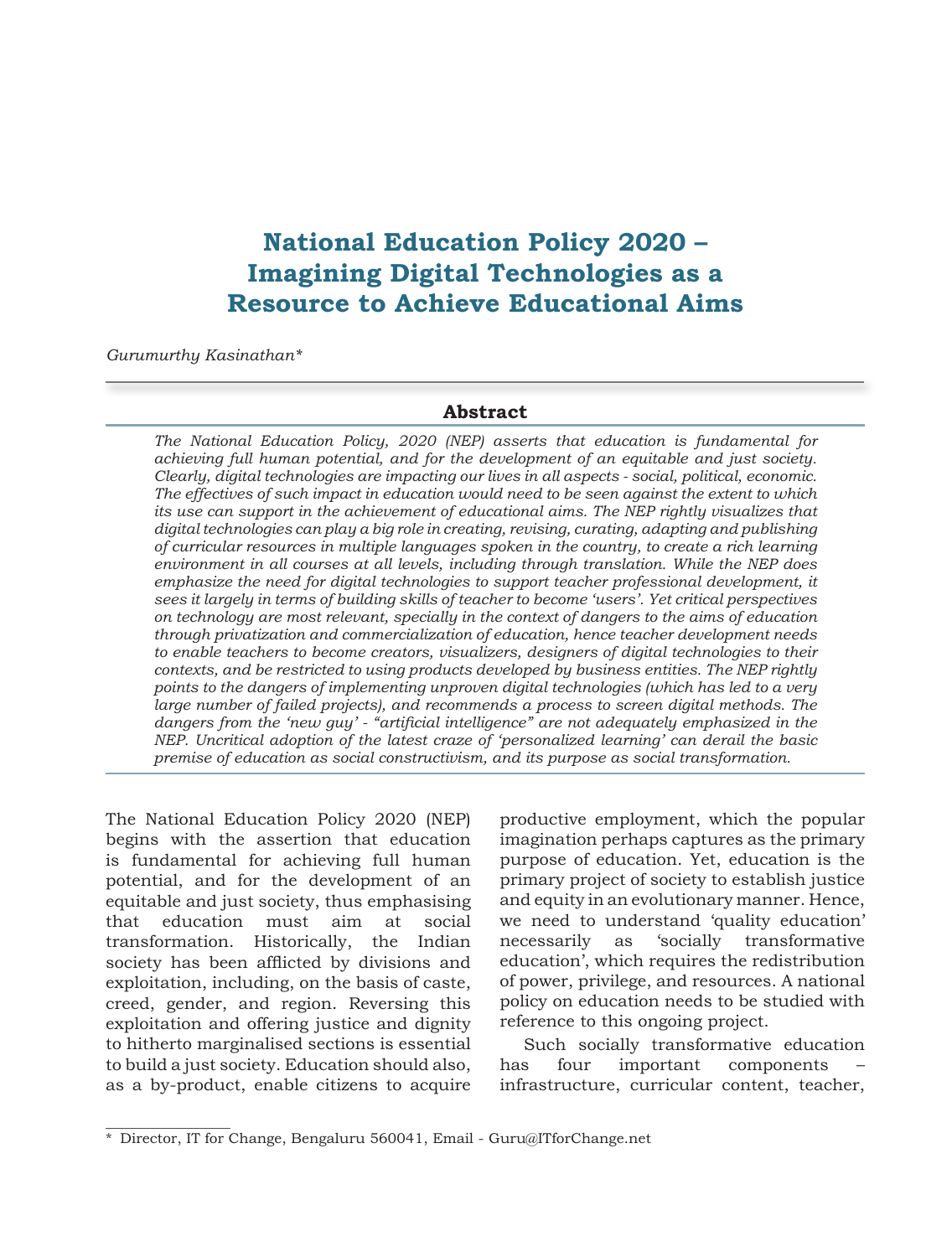and community participation. The NEP discusses the second and third components in detail. This article will restrict itself to how the NEP explores the role of digital technologies (hereafter 'technologies') in supporting such transformative education.

The NEP asserts that the focus of integration of digital technologies would be to improve teaching-learning and evaluation processes, support teacher professional development, enhance educational access, as well as streamline educational planning and administration. This focus on technology as a resource to address accepted educational aims and priorities is a welcome departure from the usual 'we have technology, what can it do?' (hammer looking for a nail) kind of perspective that has often dominated the 'technology in education' discourse.

#### **Curricular content**

Eisner (1991) asserts that teaching and curriculum are the fundamental aspects of education, just as systole and diastole are to a beating heart. A rich, contextual, and diverse curriculum that is both appropriate and adequate is essential for good quality education. The NEP discusses the need and possibilities of such a provision in multiple sections.

The section on Early Childhood Care and Education requires the development of learning materials for early childhood education, while the section on curriculum and pedagogy, calls for the large-scale creation of resources in multiple languages, which are mediums of instruction in schools across the country. The NEP asks that enjoyable and inspirational books should be developed for students, in all Indian languages through translation processes that integrate digital technologies as well, and should be provided in school and local public libraries. Such development should factor in the need to contextualise local needs and provide bilingual textbooks and teaching-learning materials for mathematics and science to enable students to think and speak about

these subjects in both languages. It rightly suggests that the widespread provision of books will support the inculcation of reading habits within educational institutions and in communities.

The section on assessment, calls for moving from testing rote-based learning to conceptual understanding. This requires an appropriate design of assessment processes and materials. Assessment materials should not be seen narrowly in terms of tests and closed-ended questions, but more broadly as a rich and varied set of 'quizzes, puzzles, exercises, application-oriented cases'. Though the NEP envisions this as a 'simple' process, it would require high levels of competence among the creators.

*Each of these tasks requires vast and varied sets of curricular resources on numerous topics to be made available in all languages and for different learner contexts and levels*. The digital technologies can enable this. Resources on a large scale can be developed through programs that engage school and college teachers and teacher educators to collaborate on (digital) networks and use (digital) tools to develop (digital) learning resources that can be easily re-used, adapted/contextualised, curated, shared, and published using digital methods. Complex, multilingual, multi-level, multipurpose resource creation can be managed through digitally-mediated processes.

Secondly, India is a unique country with many languages. Preserving, protecting, and promoting these languages is essential not only for communicating and learning but also for the cultures of India's diverse communities. The threat to the regional languages of India is real and imminent and can be fundamentally attributed to the proliferation of digital technologies, mainly the Internet. English dominates the Indian Internet and other languages have a marginal presence, which is one reason why its power and prestige increases exponentially compared to other Indian languages. The NEP bemoans that Indian languages have been neglected due to which the country has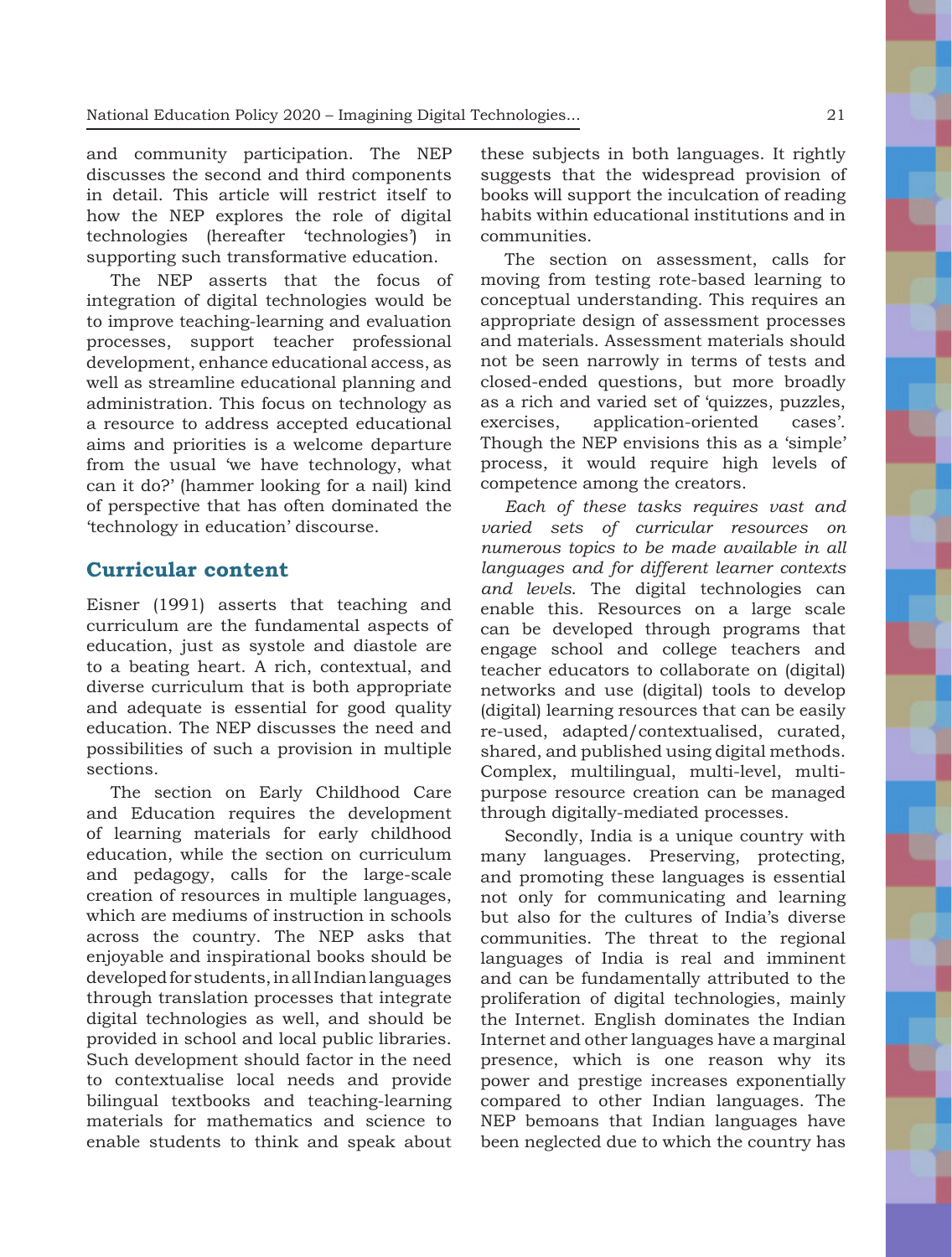lost over 220 languages since Independence. The dominant regional languages that determined the linguistic organisation of the country into states are also under threat of being subordinated. UNESCO has alerted that 197 Indian languages risk extinction (see http://unesco.org/languages-atlas). The popular demand for English medium schools also arises from this power imbalance.

The NEP asserts that the teachinglearning of languages must be integrated with school and higher education. A continuous supply of high-quality learning materials including textbooks, workbooks, novels, poems, and plays would be necessary for languages to stay relevant and provide vibrant opportunities to students. The NEP suggests that such translations need to be a continuous activity because vocabularies and dictionaries have to be regularly updated and widely disseminated, to enable current issues to be meaningfully discussed in these languages.

If school and higher education are easily accessible in local languages, it would redress, to some degree, the craze for English and allow us to achieve the promise of 'home language' as a medium of instruction to some extent. This means that the education system must have in-built structures and processes that can continuously create educational resources in Indian languages. This will also support students' proficiency in multiple languages (going beyond conversational competence to include reading and writing as well) – an element that is stressed in the NEP.

The NEP calls for the creation of an 'Indian Institute of Translation and Interpretation'. Such an institute would need to bring in language, subject and translation experts to promote all Indian languages, and also integrate digital technologies to scale up the creation. The Government of India has initiated the 'National Language Translation Mission' for widespread and large scale translation of resources across languages, using digital technologies, including through machine learning. IT for Change has been

attempting (Kasinathan, 2021), in modest ways, to support educational institutions in encouraging their faculty (student teachers, teachers, and teacher educators) to collaboratively translate content from English to Kannada using simple FOSS tools and platforms like MediaWiki. Principles from this approach could be taken up on a large-scale, within the school and higher education system, to meet NEP's ambitious recommendations in the area of content, and also support teacher professional development by encouraging teachers to engage with these materials during the trans-creation of e-content.

Programs for teachers and teacher educators, to develop multilingual learning materials, using digital platforms and tools, can also support large-scale trans-creation of art, literature and cultural resources from one language to another. The digital platform is indispensable to this huge, complex, and perennial resource creation process; sharing created resources freely (as Open Educational Resources) on digital platforms can help others re-use, revise/adapt these for their own use and publish their variations back on these platforms.

The NEP implicitly accepts that such materials must be accessible to all, without the constraints of traditional copyright ('all rights reserved' by the author/publisher). However, it does not explicitly call for the creation of Open Educational Resources (OER). Any content is OER if it is licensed using 'copyleft' or 'creative commons' licensing, which allows others to re-use, revise, curate, and re-distribute the content. The global OER movement has been working to ensure the easy availability of learning resources to all. In India, the Ministry of Education has set up the NROER and DIKSHA OER platforms. The principle of OER must be explicitly applied to all resourcecreation processes and outputs. These rich and growing repositories can automatically become sources for digital libraries, which the NEP recommends as part of rejuvenating public libraries across the country, as well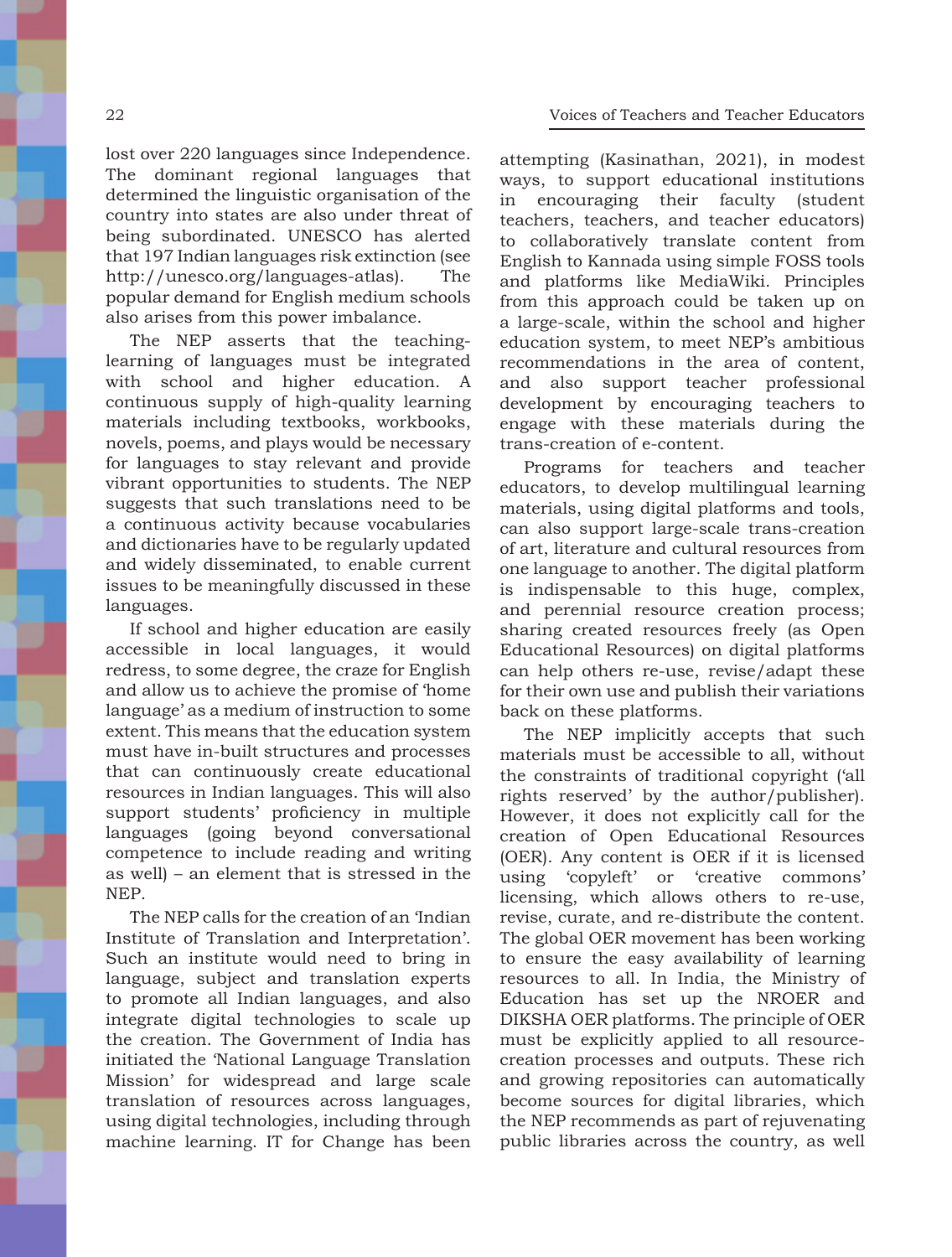as providing resources for schools, teachers, and students.

Likewise, although the NEP recommends that a variety of educational software applications should be developed and made available in Indian languages, it stops short of calling for the licensing of such software through the 'general public license', which is the popular license used by free software communities to develop and distribute free and open-source software (FOSS). FOSS and OER licensing make software and content 'public' resources that everyone can participate in creating, using, and sharing. Thus, the call in the NEP to invest in the creation of open, inter-operable, evolvable, *public* digital infrastructure in the education sector must be read as necessarily including FOSS, OER, open hardware and connectivity, as well as open standards in each of these.

### **Teacher Professional Development (TPD)**

Although Eisner suggested that content and pedagogy are the systole and diastole of teaching, he added that "No curriculum teaches itself, it always must be mediated, and teaching is the fundamental mediator." This highlights the criticality of teacher agency. Material making, apart from being an end in itself, can also be instrumental for strengthening teacher development and agency. As teachers and teacher educators engage with materials/content and the complexities of marrying educational aims, contexts, and diverse learner communities, they will need to think of creative approaches to develop rich and contextual materials.

The NEP recommends that teachers should be encouraged to use bilingual teaching methodologies, using bilingual teachinglearning materials, as this would be relevant for students whose home language may differ from the medium of instruction. The process of material trans-creation can also strengthen teachers' multilingual capacities, essential for providing multilingual teaching environments in schools. Such an approach would be equally applicable to Science teachers in English medium schools across the country and to Marathi/Tamil/Telugu/ Urdu 'minority language' medium schools in a state like Karnataka, and would support home language-based instruction at higher levels of schooling as well.

The NEP also recommends that digital technologies should be extensively used for teaching-learning of languages and to popularise language learning. Using FOSS applications to create picture stories, audio books, video stories on a large scale by teachers, can popularise language learning. ITfC , in collaboration with the Regional Institute of English, South India, has conducted workshops for elementary and secondary school language teachers to develop their abilities to create audio OER using the FOSS audio editor Audacity. The 'storyweaver' (https://storyweaver.org.in) and 'Karadi Tales' projects are good examples of multilingual approaches to language learning through image, audio and video resources, that can be implemented across the country.

Apart from using digital technologies to support teachers' in 'creating and learning', these technologies can also support teacher development through 'connecting and learning'. 'Creating and learning', 'connecting and learning' are themes for ICT integration in education, discussed in the NCERT National ICT Curriculum, 2013. The NEP suggests the substantial expansion in the use of technology platforms such as SWAYAM and DIKSHA for online training of college and university teachers as a part of their in-service continuing professional development. It recommends that teachers should be given continuous opportunities for development, including learning recent advances in their profession. Such development should be offered in blended mode, combining workshops and online courses. Digital platforms would also be needed to enable teachers to share ideas and experiences. Currently, WhatsApp is the most popular platform in India. However,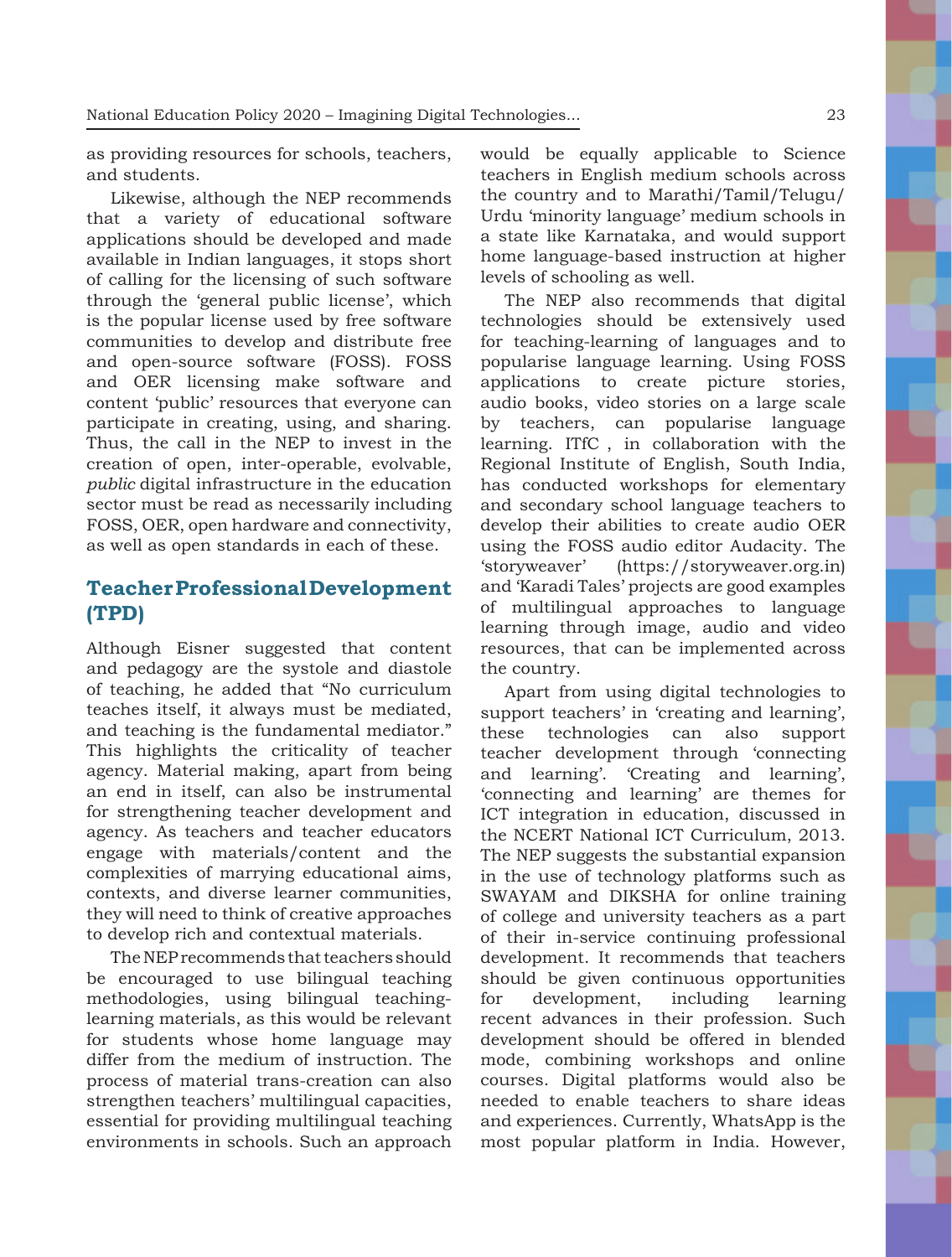as a proprietary platform, WhatsApp is vulnerable to privacy, surveillance, and data security risks and there will be a need to encourage the adoption of FOSS platforms for enabling teacher interactions.

I have earlier emphasised, in this journal, the need to adopt FOSS online learning platforms such as Moodle Learning Management System and the BigBlueButton webinar platform (Kasinathan 2020a). These learning platforms can be deployed statewide since they can be installed on teacher education institutions' or state government data centres' servers. However, proprietary platforms could become prohibitively expensive if implemented state-wide. More importantly, the risk of data surveillance and data theft on proprietary online platforms is real and must be avoided.

## **A critical perspective on technology**

Technology is not new to education. It has always been considered a resource that a teacher can use in the manner she thinks appropriate. All teaching aids are technological artifacts. Digital technologies can be best used in education by being available to the teacher to use in a manner the teacher deems fit. Of course, teacher capacity building to make use of digital technology is essential since digital technologies may be too complex for all teachers to acquire purely through self-learning. Yet, capacity building cannot be restricted to the ability to use a tool, it must also include a critical understanding of when to use the technology, whether to use it at all, and what dangers/ risks its use entail. Building such a critical perspective to technology among teachers is as, if not more, important than simply imparting the knowledge to use it. This warning is important since most of us tend to see ourselves as 'users' of technology – we have no idea how it works, or what it does. In the case of digital technologies, ignoring the 'know-if and know-why' and focussing only on the 'know-how' can be positively dangerous and harmful. Two dangers are discussed below.

First, unlike technologies of the past, digital tools and platforms seductively sneak into our lives as 'free' (gratis or no cost) products, although they actually deprive us of the 'free'doms, which we exercise for other technologies. These freedoms include freely sharing them with others, customising them to our needs, etc. As 'users' of digital tools and not 'participants', teachers are locked into technologies over which they have no control, severely affecting their agency. This risk is mitigated by choosing FOSS technologies over proprietary technologies.

Second, unlike a pen or a book, which are inert, digital technologies can be interactive. Because of this, many programs focus on directly providing applications and content to students, bypassing teachers. There is a widely held belief that teachers lack willingness / motivation and ability, and are the problem in school education, and that digital technologies can help to provide education without teachers. While self-learning does have a role, it is futile to imagine that it can replace learning mediated by a caring and competent adult. During the school closure triggered by the pandemic, apps for student learning are being pushed big-time. While these apps may provide some structured interactions and may be useful when schools are closed, this should not be confused with real education in classrooms.

The so-called 'disruptive' technologies – machine learning with big data – will lead to an increasing emphasis on 'personalised learning'. This will further reduce the role of the teacher, both by encouraging learners to learn through direct engagement with the computer and also by 'suggesting' to the teacher what content and pedagogy should be followed for a particular learner. Artificial intelligence (AI)-based assessments of student learning, will tend to be narrow and fail to capture larger conceptual understanding. AI risks de-skilling teachers and converting education into a process of 'learnification', atomising conceptual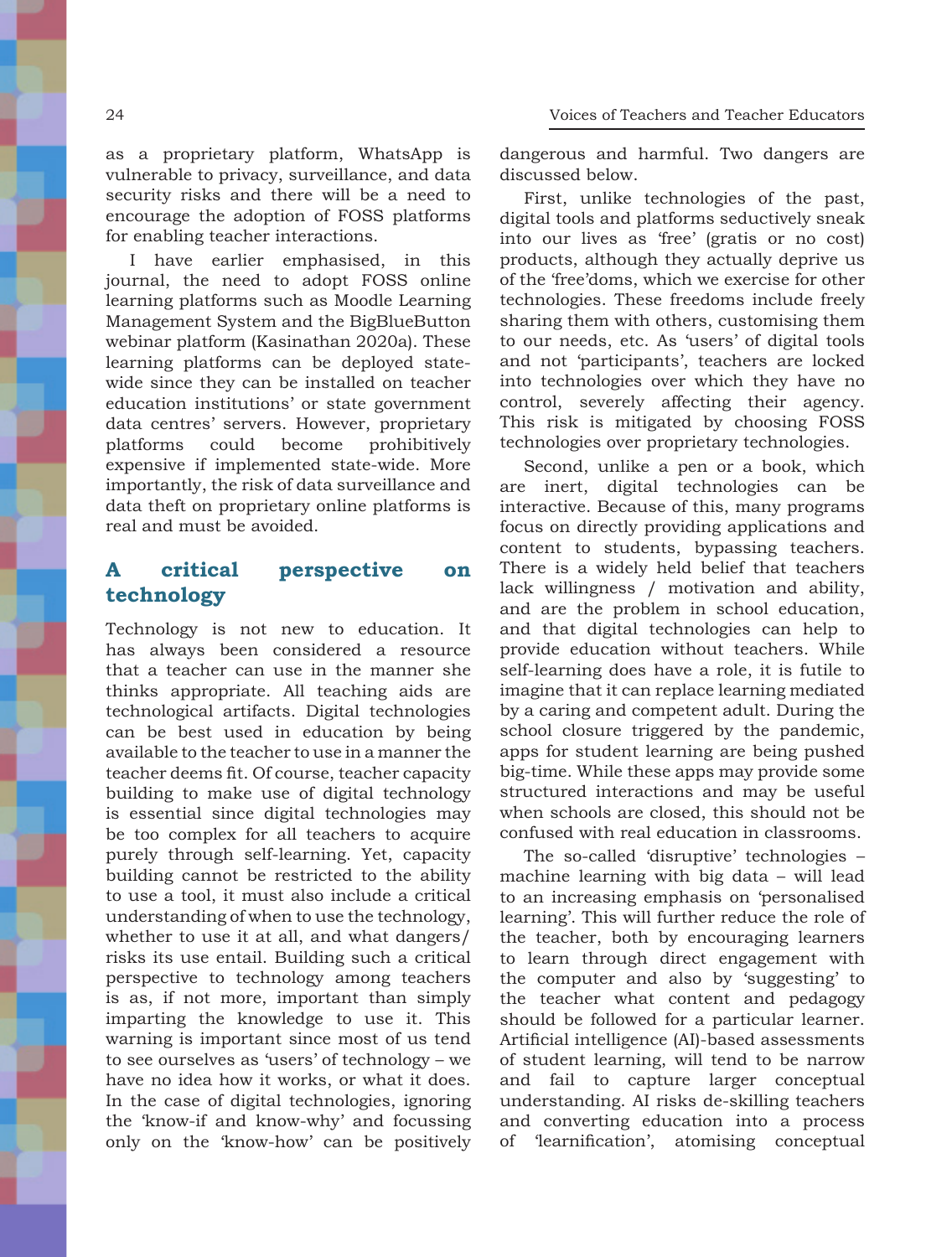understanding into smaller and smaller bits of achievement, which machines are able to test (Kasinathan 2021b).

The dangers of AI in other fields are already being documented, including their inherently iniquitous nature (Flynn, S., 2020). AI in education can worsen existing social inequities, directly contradicting education's primary aim of social transformation, discussed at the beginning of this article. A rule I would propose is that no technology should be allowed to come between the teacher and learner. The best use of AI could only be suggesting diverse content and pedagogic strategies to a teacher, allowing her to make the final decisions. The NEP alerts that technological development is happening at a furious pace, hence it is not possible to foresee in what ways technology will impact education. While it calls for ongoing research and evaluation to assess the benefit and costs of digital technologies, it is must be clear that technologies and their functionalities will keep changing. Firm adherence to fundamental principles of education alone can enable us to stay clear on how to design the integration of digital technologies in education. Teacher agency and control over classroom processes is one such fundamental principle.

Neil Postman's (1998) principles of technology are useful caution in designing AI in education. Firstly, all technologies benefit some and harm others, and we need to investigate who is benefited and who is harmed. Technology companies can gain from the large school market, but education can suffer by integrating unproven products or services. Secondly, benefits are usually visible immediately but harms are often visible only over time. For instance, 'gamification' was hyped as 'the game changer' for self-learning, but the harms, including addiction (Andrade, 2016), as well as ethical harms (Kim, 2016), are being noticed over time. The NEP suggests that "activities involving coding will be introduced in Middle Stage". This too is an area where we must exercise caution. There has been an increasing hype around learning coding in middle school, as large commercial programs are pushed on parents who lack an adequate understanding of the issue (TDH, 2020). In addition, the danger of addiction to digital technologies is high, and younger children need to be kept away to reduce the possibilities and extent of addiction. Toyoma (2011) warns that "... there is a repetitive cycle of technology in education that goes through hype, investment, poor integration, and lack of educational outcomes. The cycle keeps spinning only because each new technology re-initiates the cycle."

Access to digital infrastructure is currently highly iniquitous. While most middle-class students, even from primary schools, have had some kind of online education during the pandemic, it is estimated that over 80 per cent of the students going to government schools have not been able to regularly access digital education (NCEE, 2021). The NEP stresses that we need to plan for a scenario where Internet-connected smartphones or tablets are available in all homes and digitally-enabled (smart) classrooms in all schools. Access is a prerequisite for enabling use. However, increasing access must be implemented simultaneously with developing digital literacy. Digital literacy includes critical perspectives to digital technologies, which can prevent schools and teachers from becoming passive appendages to digital infrastructure, including AI. Also, availability of device, electricity, and connectivity are three independent huge challenges, which need to be overcome through significant public investments. In the section on online education, added in light of the school and college closures triggered by the pandemic, the NEP correctly requires massive investment in public digital infrastructure to address the huge inequities in access to digital learning.

Such digital literacy is equally important for communities if, as the NEP recommends, they use the school digital infrastructure for 'adult education and lifelong learning'. There are cases of illiterate (and literate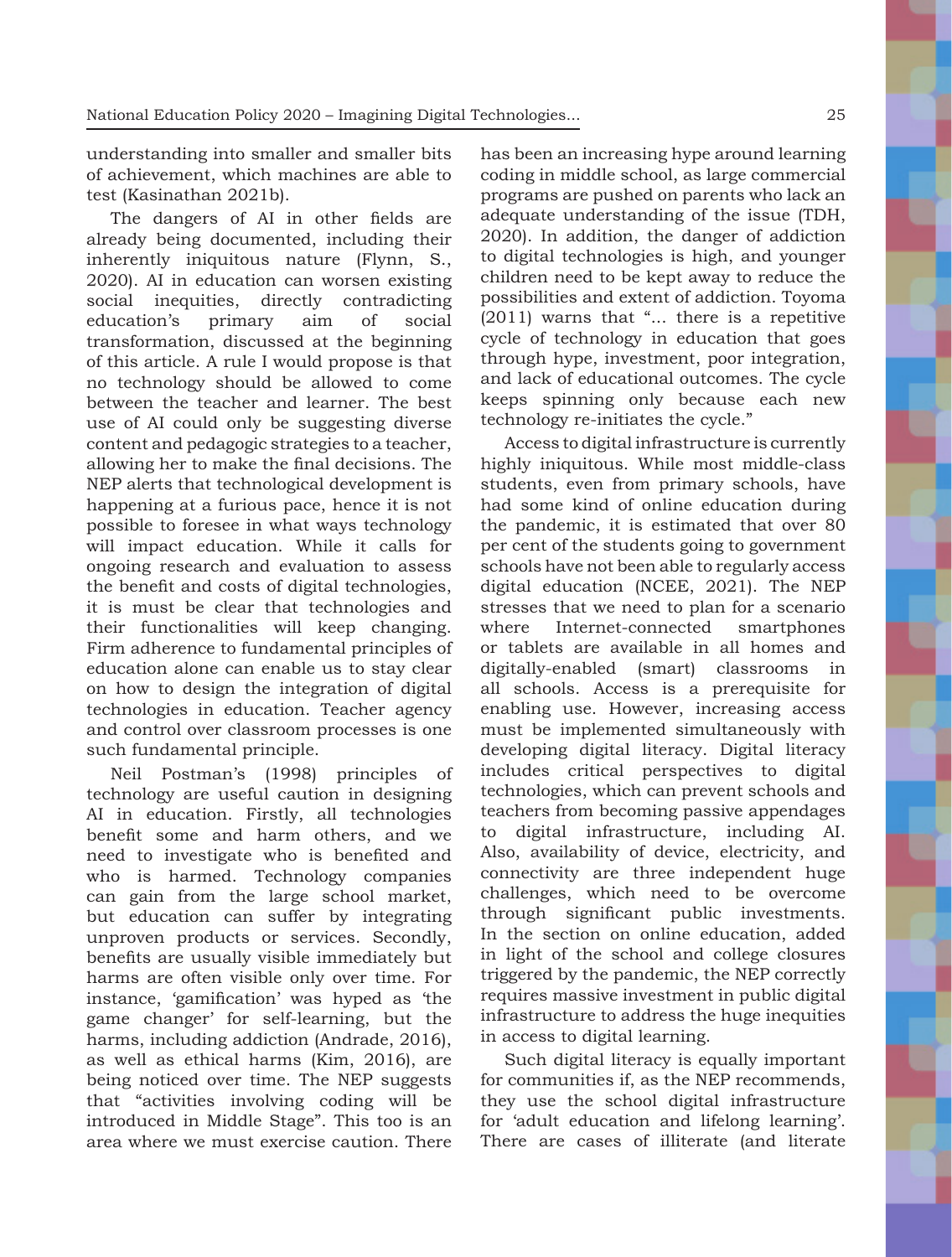**Voices of Teachers and Teacher Educators**

but ill-informed) people being fooled into transferring their assets and rights to online scammers and 'making sense' of the digital phenomena is more important than merely the ability to use apps. Thus, for adult learning, building such critical understanding should be fundamental to the integration of digital technologies such as apps, online courses/ modules, satellite-based TV channels, online books, and digital technologies enabled public libraries. The NEP seeks teachers' professional development to engage with the online and blended modes of learning. However, it sees this largely as the 'ability to use' online tools than the ability to critically review and use (these tools) as deemed appropriate.

The NEP recommends the use of assistive devices and other digital technologies for children with special needs, to help them integrate into classrooms and engage with their teachers and peers. While all students are vulnerable to cyber exploitation and cyber abuse, these students are even more so. Building critical understanding as a fundamental component of digital literacy is essential for all teachers and students. As global democracies world struggle with an onslaught of fake news and propaganda through social media (Vaidhyanathan, 2018), it is clear that this onslaught can only be addressed in the long term by building critical thinking skills as a part of formal education. This is a necessary complement to legal and policy measures.

#### **Education and technology – Bi-directional impact**

The NEP asserts that technology and education have a bi-directional relationship at all levels. It rightly sees that "technology will impact educational processes and outcomes" but its assessment of the impact of education on technology is limited to educating Indians about technology ("will require extensive research both on the technological as well as educational fronts"). The educational aspect must include the ethical and normative aspects as well.

There is a vital additional component to the role education can and must play with respect to technology, raising and discussing the questions of "Technology – When should it be used? When should it be avoided? And to what extent should it be used?" Philosophers, sociologists, and political scientists have highlighted that technology must not be accepted as a given, but its scope and impact must be continuously interrogated and even consciously limited. A 'mythic approach', as described by Postman (Postman 1998), which involves the unquestioning acceptance of technologies 'as a part of natural order of things', must be avoided.

While the actual production of technology might still happen predominantly in industry, research, or free software communities, the role and scope of technology in our life needs to be shaped by informed public discourse, and higher education must birth and nurture such debates. Such debates must also be part of the mandate of the autonomous body, the National Educational Technology Forum (NETF), which the NEP recommends should be created as a platform that can support the free exchange of ideas in school and higher education, on the use of digital technologies to strengthen learning, assessment, planning, and administration. However, the NEP imagination of the decision-making at the NETF as restricted to national and international educational technology researchers, entrepreneurs, and practitioners is inadequate. It should necessarily include inputs also from educators with a background in various disciplines that contribute to education. This should also apply to the unit proposed by NEP to be set up within the Ministry of Education for the development of "digital infrastructure, educational content, and capacity".

These debates are particularly necessary around the latest trend of big data and machine learning (AI). Every time we consider the use of AI, we need to ask several questions including, what kind of decisions are to be made by the AI? How will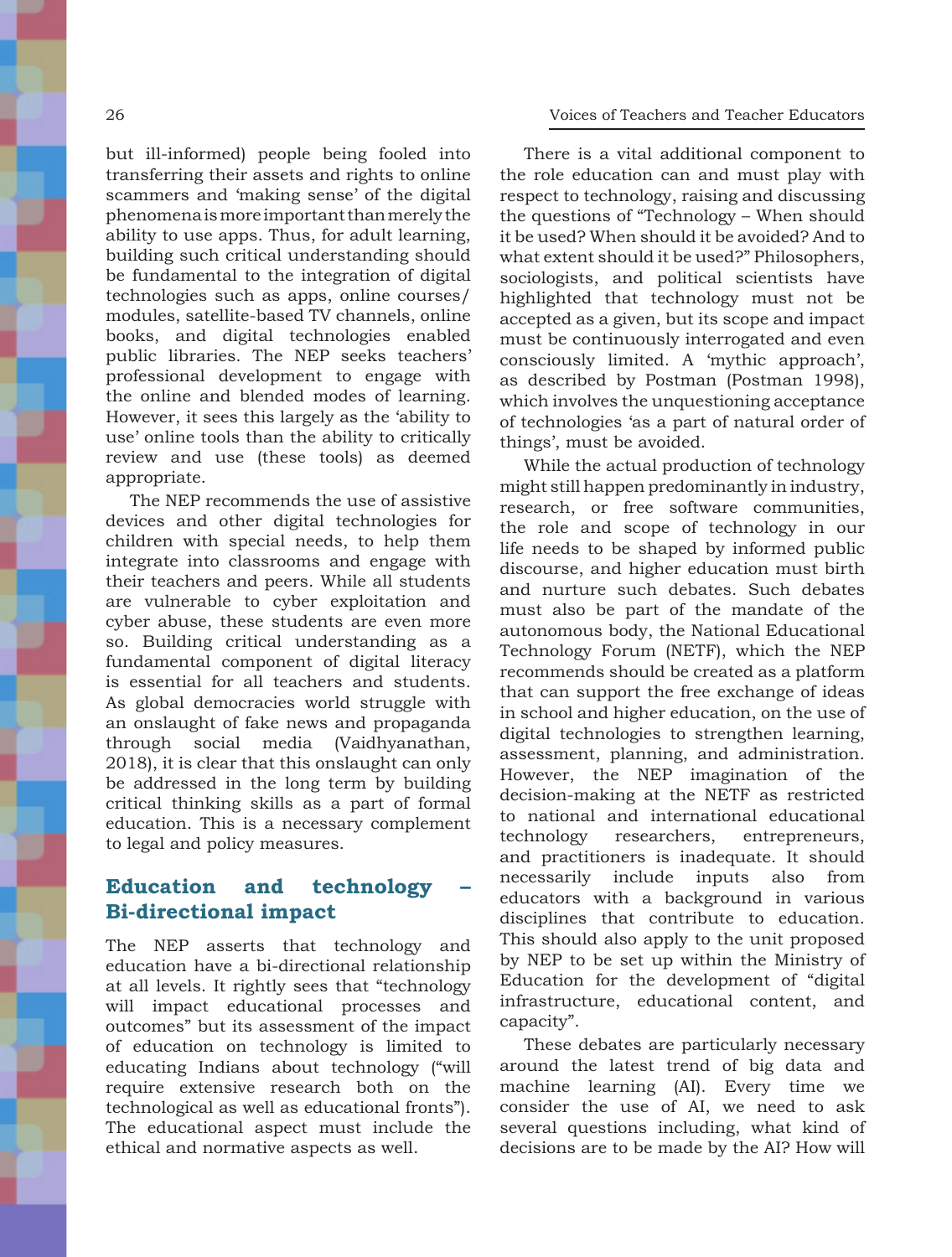these decisions affect different sections of society? Who is likely to be harmed? Unless there is a common clarity that any harm or unfairness is not possible while using AI, it should not be used outside of testing. Reallife consequences cannot and should not be suffered by innocent people simply because technologies have to be used or matured.

The NEP alerts us that with rapid advances in science and technology, including the recent rise of big data, machine learning, and artificial intelligence; many unskilled jobs may be taken over by machines. It asserts that the need for a skilled workforce, particularly involving mathematics, computer science, and data science, along with multidisciplinary abilities across sciences, social sciences, and humanities, will simultaneously increase. This belief suggests that the extent of gain and loss will be similar.

However, a secular analysis of technologyrelated disruptions to work and employment suggests that the limits of nature, which new technologies continuously seek to exploit, have been reached (Bernstein, 2015). Even as the disruption of the industrial revolution (which displaced agricultural workers into industries, and replaced physical labour with machines) continues to be unresolved, especially in a country like India, the digital revolution will displace unskilled, semi-skilled, factory and white-collar jobs, and reduce the need for many modern

professions as well (Mehta B.S., 2019). This hugely negative and iniquitous impact on employment will only be partly compensated by new jobs created by these disruptions, in few areas like data science. In addition, the profile of job gainers and job losers will be very different. As Postman warns, technology changes benefit some sections and harm other sections and "the winners always try to persuade the losers that they are really winners" (Postman, 2018).

Already, jobs have become the issue around which elections are contested in many countries. In India, we have been witnessing an increase in unemployment (Nath, 2020). This process is likely to worsen. In a labour surplus country like ours, the appropriate deployment of technology needs to be a matter of design rather than being determined by chance or left to the market. This example is to illustrate the perils of not adequately assessing risks from technologyinduced changes.

The solutions to the problems of technology do not always lie in its increased use, but hard political choices about its appropriate use. The debates to create the thinking and impetus for such political choices need to lie in courses and research on technology and society in higher education, where learning about technology is not about its creation or use, but its place in society, and its place in education, to support social transformation towards justice and equity.

#### **References**

- Bernstein and Raman. The Great Decoupling, 2015. Retrieved from https://hbr.org/2015/06/ the-great-decoupling
- Eisner Elliot, 1991. "What Really Counts in Schools". Retrieved from https://files.ascd.org/ staticfiles/ascd/pdf/journals/ed\_lead/el\_199102\_eisner.pdf
- Fernando Roberto Hebeler Andrade. 2016. The Bright and Dark Sides of Gamification, Conference Paper in Lecture Notes in Computer Science · June 2016, DOI: 10.1007/978- 3-319-39583-8\_17
- Kasinathan. 2020a. Arriving at the right platform for e-learning in Voices of Teachers and Teacher Educators journal of the National Council of Education Research and Training
- Kasinathan. 2020b. Making AI work for Indian Education. Friedrich-Ebert-Stiftung. Retrieved from http://library.fes.de/pdf-files/bueros/indien/15953.pdf